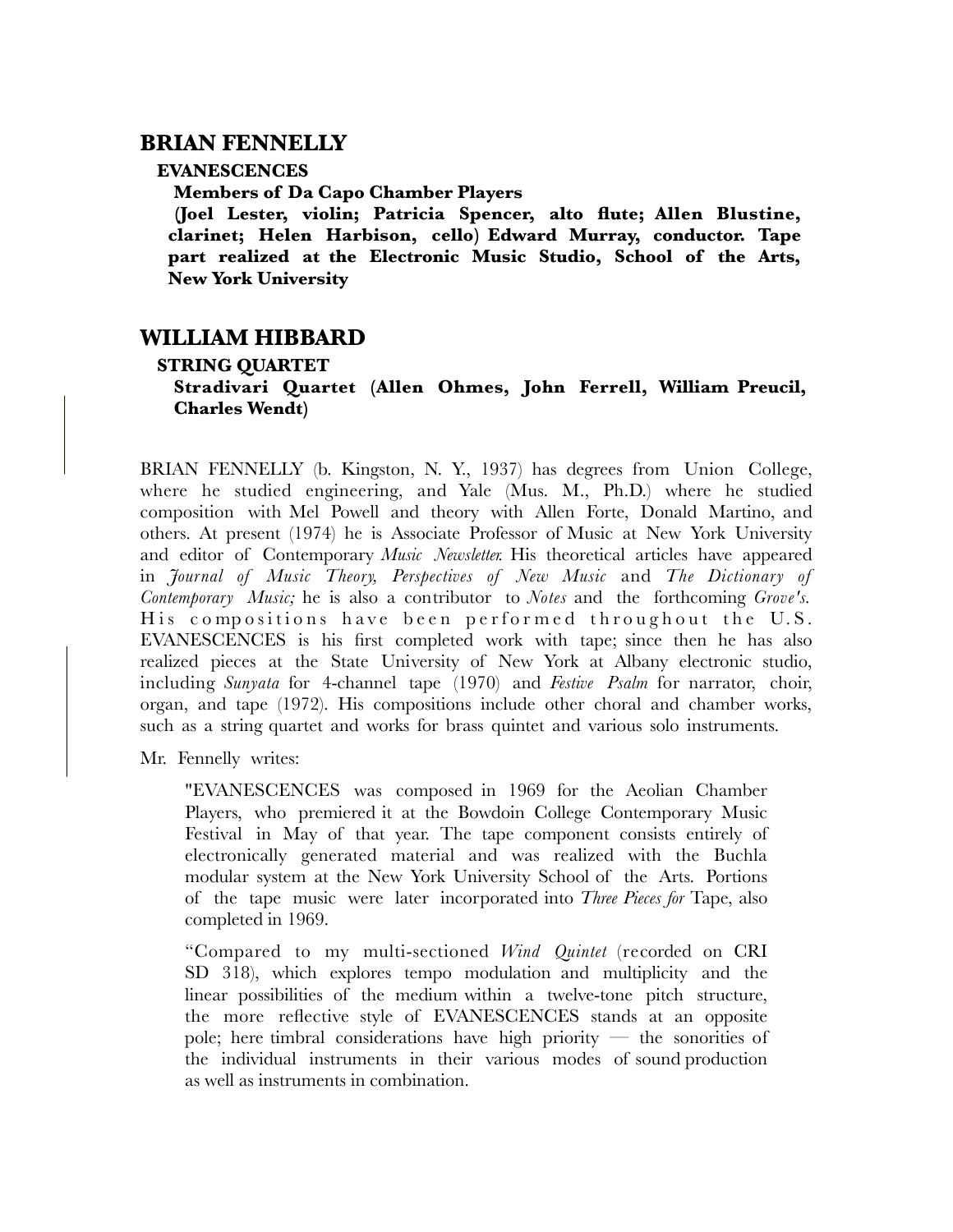It is here where the particular instrumentation  $-$  alto flute, clarinet, violin, cello  $-$  is most effective. The pitch structure in this work is the result of more intuitive processes, with the gestures dictating the details within a web of motivic relationships. This was a necessary concomitant of the nature of the electronic equipment at hand, with its multiplicity of sound processing possibilities coupled with limitations in tempered pitch control. The title may be seen in part to reflect the results of this timbral preoccupation, while describing as well the sense of immobility, of time suspended, that characterizes certain sections.

"EVANESCENCES is in three parts; within each movement the relation of the instruments to the tape is essentially different. Instrumental sections frame the instrument/tape interplay in Parts I and II; Part III is more varied. The most extensive tape section of Part I features the instrumental *concertante,* although they often imitate tape sounds. Part I closes with a lengthy meditative section with a G pedal which spreads upward through several octaves. The tape in the middle section of Part II (an 'ABA') emerges from the instruments, which then join with similar material in an extended accumulation of momentum. The closing `A' section imposes *ponticello* figures in the strings over the pointillistic 'imitations' of the 'A' music.

"In Part III the electronic elements finally have an opportunity to stand alone — the feature of this movement is the alternation of the two forces. The instruments emerge after a tape solo and introduce a new section (with strings to the fore) out of which the second tape section grows. Reference is made to other movements by instrumental interjections. A *tutti* seems to herald the close as the forces unite; however, a cello cadenza follows. Cello harmonics are sustained during the closing coda, while the flute (in multi- phonics — heard also in Part I) and the violin *(pizzicato)* seem to 'lose their voices.' The tape softly suggests Part I at the cadence, as if alluding to things, half-remembered, evanescent to the memory."

WILLIAM HIBBARD (b. Newton, Mass., 1939) was educated at the New England Conservatory of Music and the University of Iowa. He is a faculty member of the latter institution where he serves as music director of its nine-year- old resident contemporary performing ensemble, the Center for New Music, and as director of the University's interdisciplinary arts organization, the Center for New Performing Arts. He writes:

"My STRING QUARTET, composed at the request of the University of Iowa's Stradivari Quartet, was completed in December 1971. It is my most extensive work involving serial interrelationships of pitch and rhythm, a dominant concern of my recent compositions. In particular, an investigation of modular redefinitions of pitch content, intervallic structure, and rhythmic groupings provided the initial thrusts of my pre